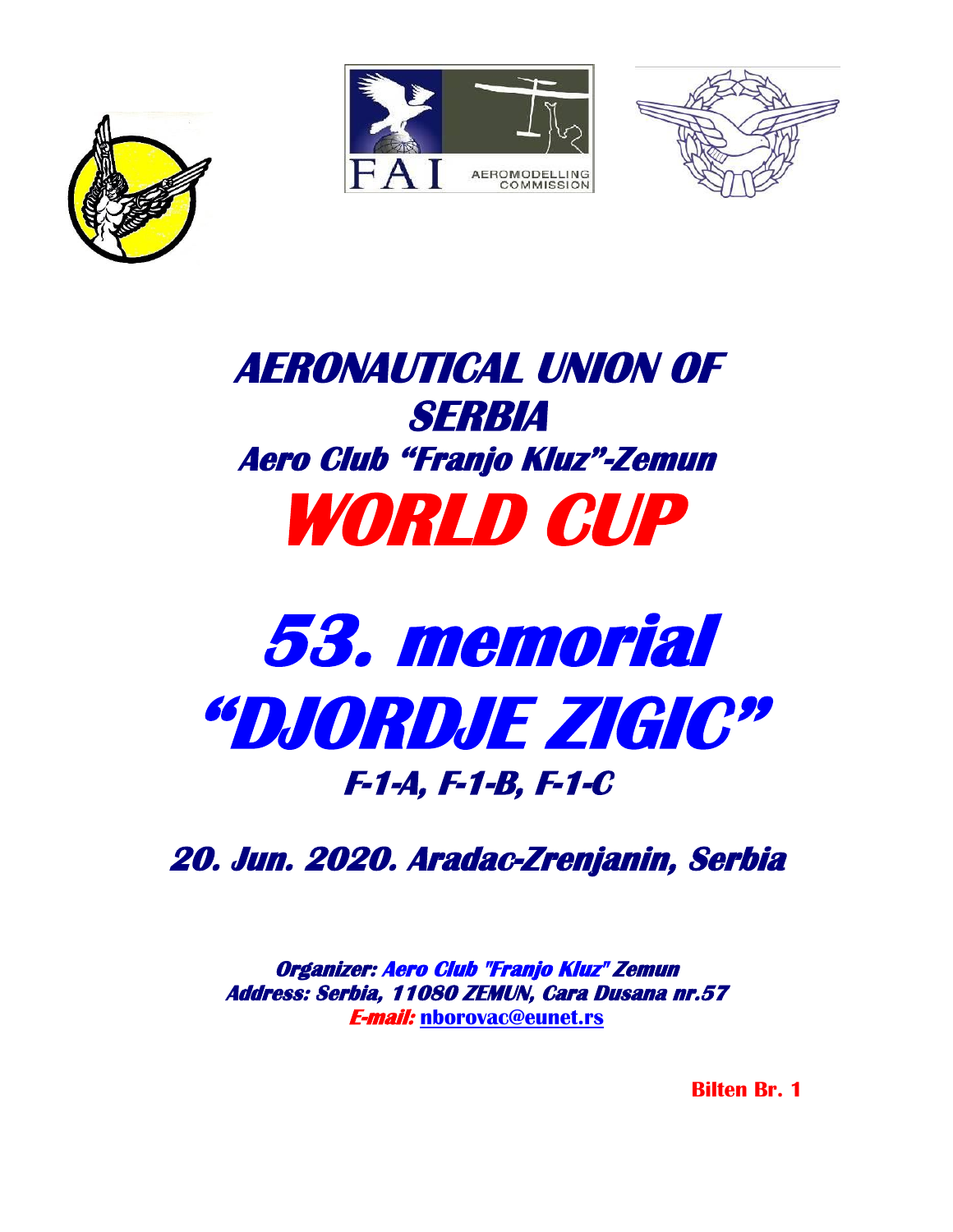| date of the competition:            | 20. Jun. 2020. (Alternate date(s) 19. Sep. 2020.)                                                                                                                                                                                                                         |  |  |  |  |
|-------------------------------------|---------------------------------------------------------------------------------------------------------------------------------------------------------------------------------------------------------------------------------------------------------------------------|--|--|--|--|
| contest area:                       | ARADAC near ZREANJANIN (the area where in 2016.European World<br>Championship in F-1-A,B,C was held), the turn for village Aradac on<br>Novi Sad-Zrenjanin motorway                                                                                                       |  |  |  |  |
| address of the organizer:<br>Zemun, | AERO KLUB "FRANJO KLUZ", Cara Dusana br.57, 11080                                                                                                                                                                                                                         |  |  |  |  |
|                                     | E-mail: nborovac@eunet.rs                                                                                                                                                                                                                                                 |  |  |  |  |
| entry fee:                          | 30EUR seniors / 20EUR juniors (covers only organizational                                                                                                                                                                                                                 |  |  |  |  |
|                                     | fee for one competition category. For each additional category the fee is 10 EUR.                                                                                                                                                                                         |  |  |  |  |
| the right to compete:               | Have all aeromodellist that have valid FAI license. You have the<br>obligation to show the license at the registration on the field. You are<br>also obliged to show the license during the competition if the refry                                                      |  |  |  |  |
|                                     | asks you to do so                                                                                                                                                                                                                                                         |  |  |  |  |
| entry deadline:                     | Applications for the competition must be with the organizers in one of<br>the given ways until 10.Juni. 2020, at the latest. Every<br>application that arrives after 10 <sup>th</sup> Juni 2020, will be treated as<br>entry on the spot and the price for that is 50 EUR |  |  |  |  |
| Jury:                               | The Organizer keeps his right to name the jury on the day of the<br>competition                                                                                                                                                                                           |  |  |  |  |
| official languages:                 | Serbian and English                                                                                                                                                                                                                                                       |  |  |  |  |
| accommodation:                      | The competitors organize accommodation for themselves. You can<br>make reservations at the following hotels:                                                                                                                                                              |  |  |  |  |
|                                     | http://www.hotelium.com/Place/Zrenjanin.htm?gclid=CNiEqvur48ICF<br>efMtAodbx4A7Q                                                                                                                                                                                          |  |  |  |  |
| Awards:                             | The Organizer will provide trophies for the first three competitors in<br>every category.                                                                                                                                                                                 |  |  |  |  |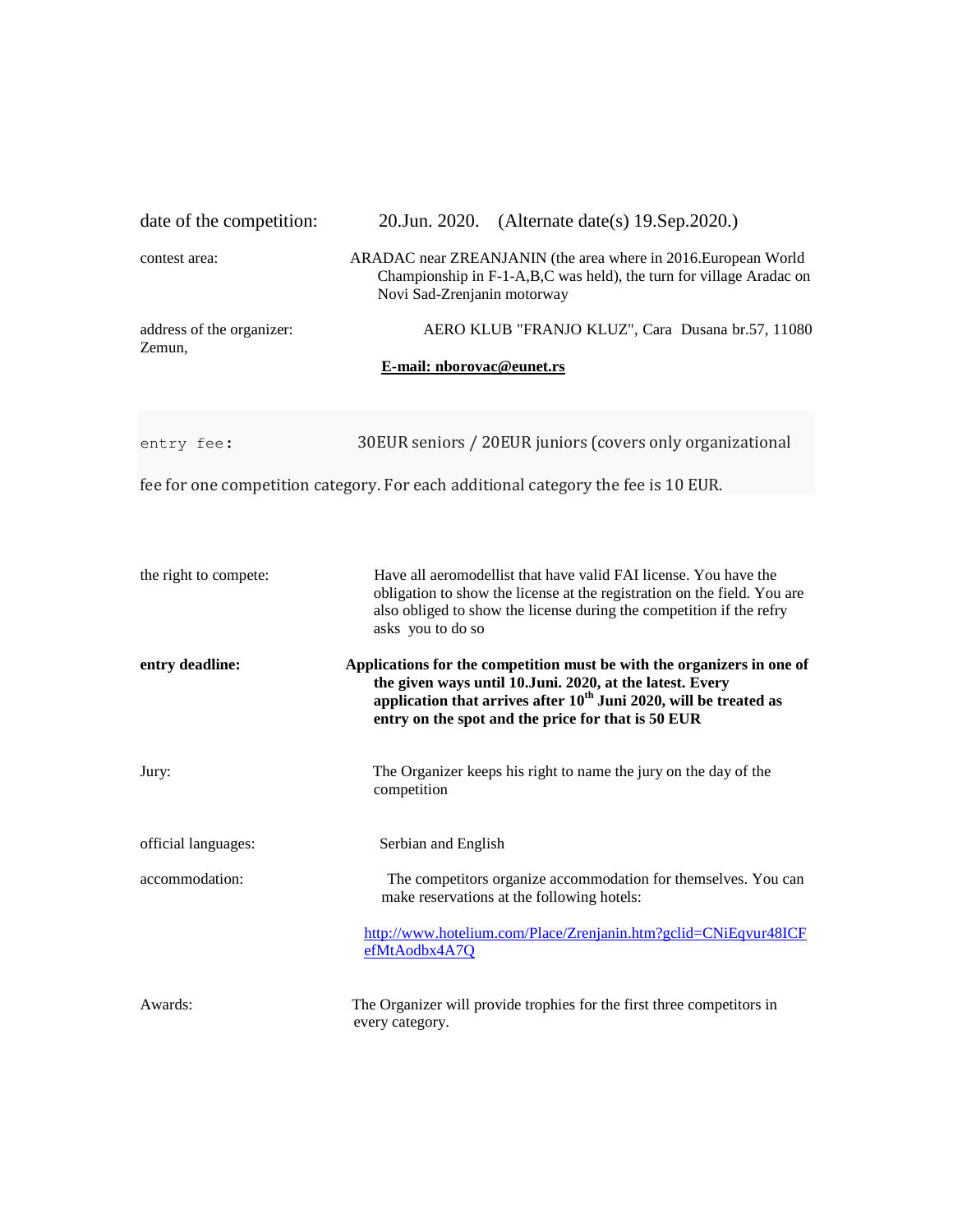### *PROGRAMM OF THE COMPETITION*

*20.juni.2020. (F-1-A,B,C) Arrival to the field Aradac, registration on categories from 6.00h-7.00h* 

#### **20.juni. category F-1-A,B,C;**

| 1. START-ROUND | $8.00h - 9.00h$   |                   | $F-I-A,B,C$ : 240'' |
|----------------|-------------------|-------------------|---------------------|
| 2.START-ROUND  | $9.10h - 10.10h$  | $F-I-A,B,C:240''$ |                     |
| 3.START-ROUND  | $10.20h - 11.20h$ | $\prime\prime$    | 180"                |
| 4.START-ROUND  | 11.30h-12.30h     | $^{\prime\prime}$ | $^{\prime\prime}$   |
| 5.START-ROUND  | $12.40h - 13.40h$ | $\prime\prime$    | $^{\prime\prime}$   |

#### **F-1-C: Maximum duration of engine run = 4"**

| <b>1.ROUND-FLY OFF</b> | $16.30h - 16.40h$ | 420   |
|------------------------|-------------------|-------|
| 2.ROUND-FLY OFF        | 17.10h - 17.20h   | 600'' |
| 3.ROUND-FLY OFF        | $17.50h - 18.00h$ | 900"  |

*At the end of the competition the winners will be pronounced and given trophies (AT THE FIELD).*

| Sport rules:      | All starts-rounds, as well as the eliminations (fly-offs) will<br>be run strictly according to the current FAI Sporting Code             |
|-------------------|------------------------------------------------------------------------------------------------------------------------------------------|
| <i>Protests:</i>  | The protest is to be in written form in one of two official<br>languages, as said in FAI Sporting Code and the price is<br><b>30 EUR</b> |
| <i>Insurance:</i> | The organizer is not responsible for any damages that may<br>occur on models, or any injuries done to a third party                      |
| Attachments:      | Registration form (we kindly ask you to send those on time<br>so they could arrive by deadline)                                          |

*ORGANIZERS*